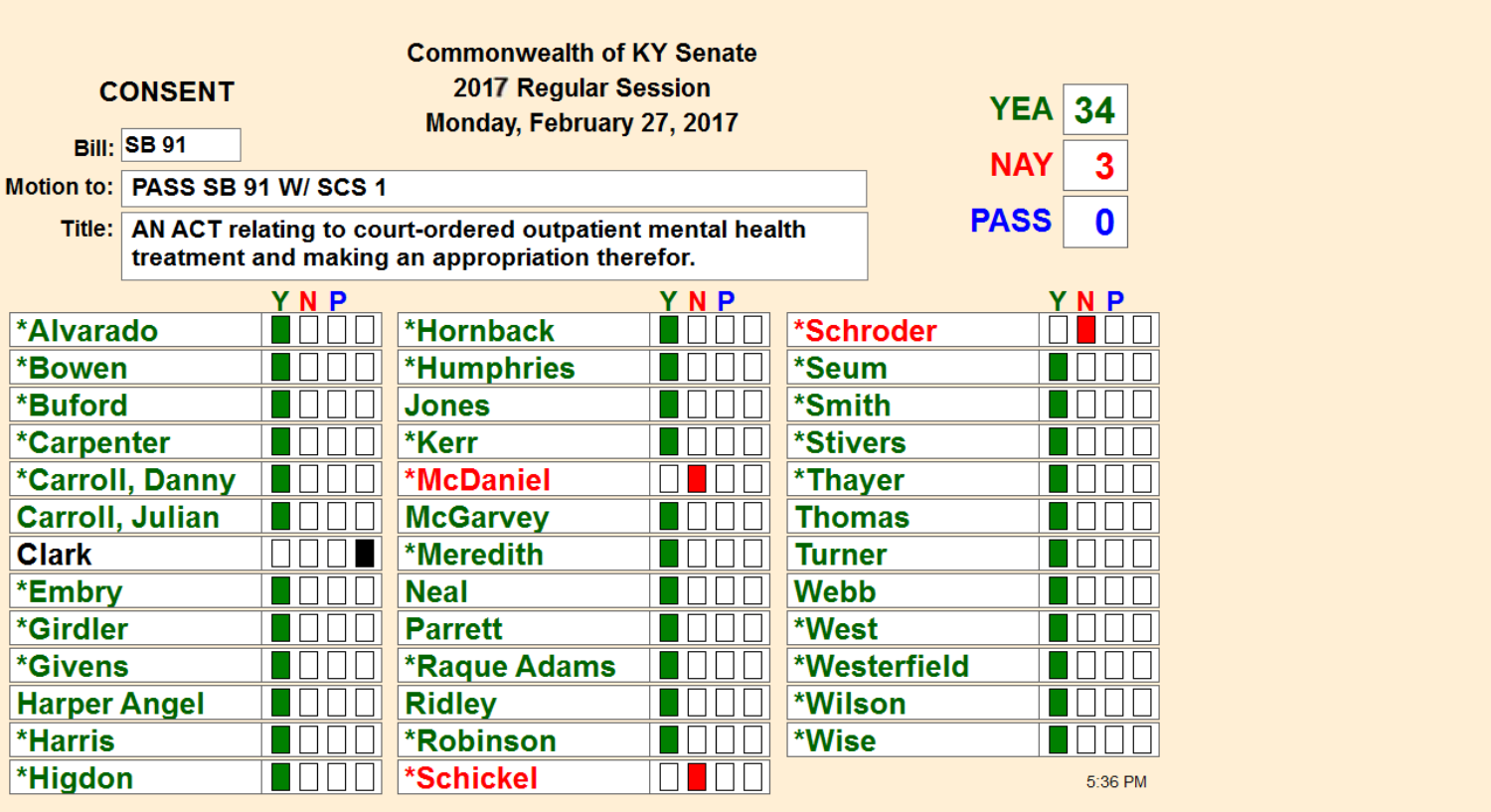# Commonwealth of Kentucky House of Representatives

# Kentucky House of Representatives

AN ACT relating to court-ordered outpatient mental

health treament. APPROPRIATION.

SB 91

RCS# 310

3/14/2017 6:35:23 PM

#### Pass

| YFAS:       | 95 |
|-------------|----|
| NAYS:       | O  |
| ABSTAINED:  | ŋ  |
| NOT VOTING: | 5  |

#### YEAS : 95

| <b>Adkins</b>    | Gentry      | Meade        | Rothenburger   |
|------------------|-------------|--------------|----------------|
| <b>Bechler</b>   | Gooch       | Meeks        | Rowland        |
| <b>Bentley</b>   | Graham      | Meredith     | Rudy           |
| Benvenuti        | Greer       | Meyer        | Santoro        |
| <b>Blanton</b>   | Hale        | Miller C     | Schamore       |
| <b>Bratcher</b>  | Harris      | Miller J     | Scott          |
| Brown G          | Hart        | <b>Mills</b> | Shell          |
| Brown L          | Hatton      | Moffett      | Simpson        |
| <b>Bunch</b>     | Heath       | Moore        | <b>Sims</b>    |
| <b>Burch</b>     | Hoover      | Moser        | Sinnette       |
| Cantrell         | Horlander   | Nelson       | St. Onge       |
| Carney           | <b>Imes</b> | <b>Nemes</b> | <b>Stewart</b> |
| Castlen          | Jenkins     | Osborne      | Stone          |
| Couch            | Johnson D   | Overly       | Thomas         |
| Coursey          | Johnson DJ  | Owens        | Tipton         |
| DeCesare         | Kay         | Palumbo      | Turner         |
| Donohue          | Keene       | Petrie       | Upchurch       |
| <b>Dossett</b>   | King        | Pratt        | <b>Watkins</b> |
| <b>DuPlessis</b> | Koenig      | Prunty       | Wayne          |
| Elliott          | Lee         | Rand         | Webber         |
| Fischer          | Linder      | Reed         | Westrom        |
| Fleming          | Marzian     | Richards     | Wuchner        |
| Flood            | Mayfield    | <b>Riggs</b> | York           |
| Fugate           | McCoy       | Riley        |                |

NAYS : 0

ABSTAINED : 0

#### NOT VOTING : 5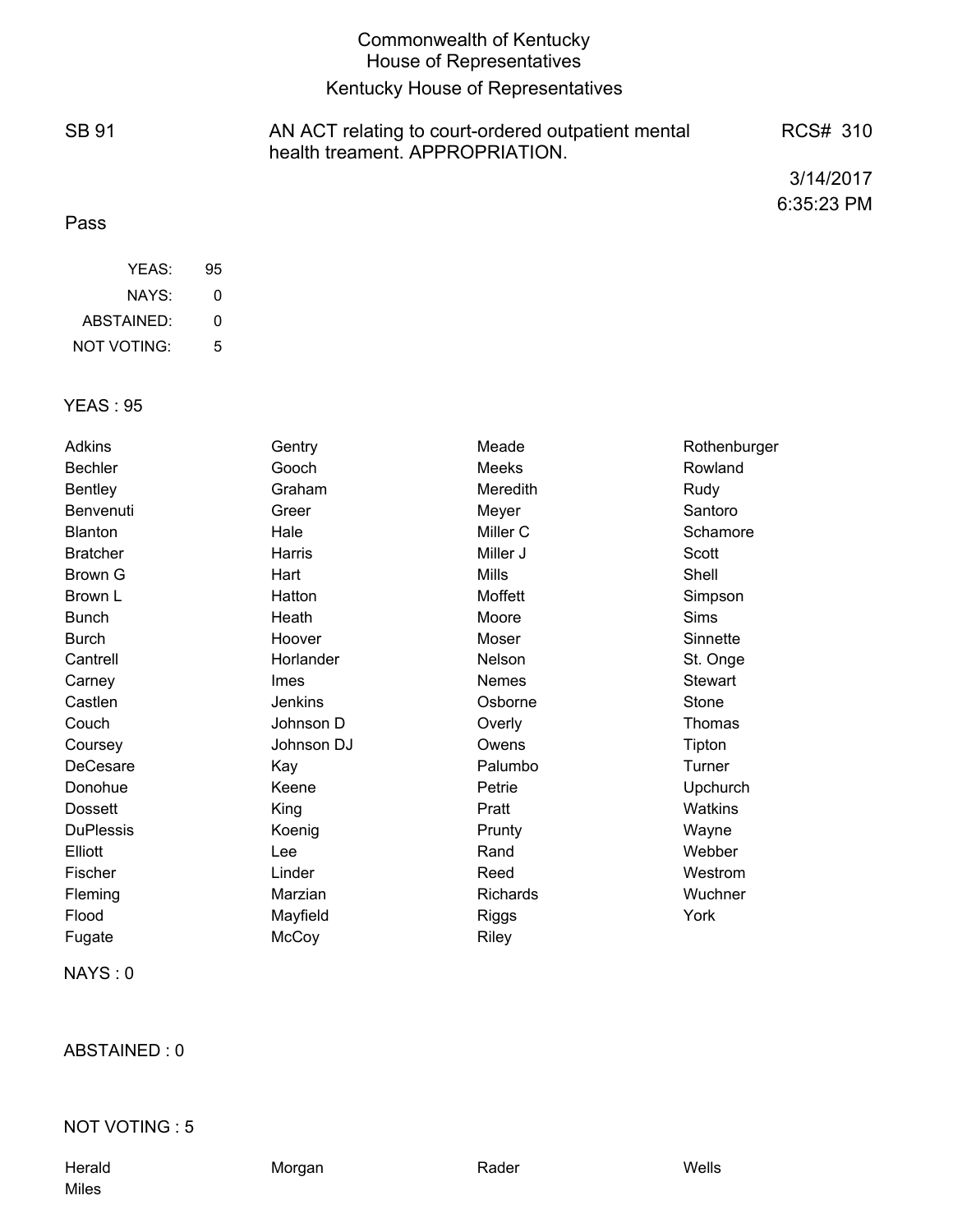|                           |                                                                                                                                  |     | <b>Commonwealth of KY Senate</b>     |           |              |            |         |  |
|---------------------------|----------------------------------------------------------------------------------------------------------------------------------|-----|--------------------------------------|-----------|--------------|------------|---------|--|
| 2017 Regular Session      |                                                                                                                                  |     |                                      |           |              |            |         |  |
| Wednesday, March 29, 2017 |                                                                                                                                  |     |                                      |           | <b>YEA</b>   | 35         |         |  |
| <b>Bill: SB 91</b>        |                                                                                                                                  |     |                                      |           |              | <b>NAY</b> | 1       |  |
| Motion to:                |                                                                                                                                  |     | <b>PASS SB 91 OVER RIDE GOV VETO</b> |           |              |            |         |  |
| Title:                    | <b>PASS</b><br>0<br>AN ACT relating to court-ordered outpatient mental health<br>treatment and making an appropriation therefor. |     |                                      |           |              |            |         |  |
|                           |                                                                                                                                  | YNP |                                      | <b>NP</b> |              |            | YNP     |  |
| <b>*Alvarado</b>          |                                                                                                                                  |     | *Hornback                            |           | *Schroder    |            |         |  |
| *Bowen                    |                                                                                                                                  |     | *Humphries                           |           | *Seum        |            |         |  |
| *Buford                   |                                                                                                                                  |     | Jones                                |           | *Smith       |            |         |  |
| *Carpenter                |                                                                                                                                  |     | *Kerr                                |           | *Stivers     |            |         |  |
| *Carroll, Danny           |                                                                                                                                  |     | <b>*McDaniel</b>                     |           | *Thayer      |            |         |  |
| <b>Carroll, Julian</b>    |                                                                                                                                  |     | <b>McGarvey</b>                      |           | Thomas       |            |         |  |
| <b>Clark</b>              |                                                                                                                                  |     | *Meredith                            |           | Turner       |            |         |  |
| *Embry                    |                                                                                                                                  |     | <b>Neal</b>                          |           | Webb         |            |         |  |
| *Girdler                  |                                                                                                                                  |     | <b>Parrett</b>                       |           | *West        |            |         |  |
| <i><b>*Givens</b></i>     |                                                                                                                                  |     | <b>*Raque Adams</b>                  |           | *Westerfield |            |         |  |
| <b>Harper Angel</b>       |                                                                                                                                  |     | <b>Ridley</b>                        |           | *Wilson      |            |         |  |
| *Harris                   |                                                                                                                                  |     | <b>*Robinson</b>                     |           | *Wise        |            |         |  |
| *Higdon                   |                                                                                                                                  |     | *Schickel                            |           |              |            | 3:06 PM |  |